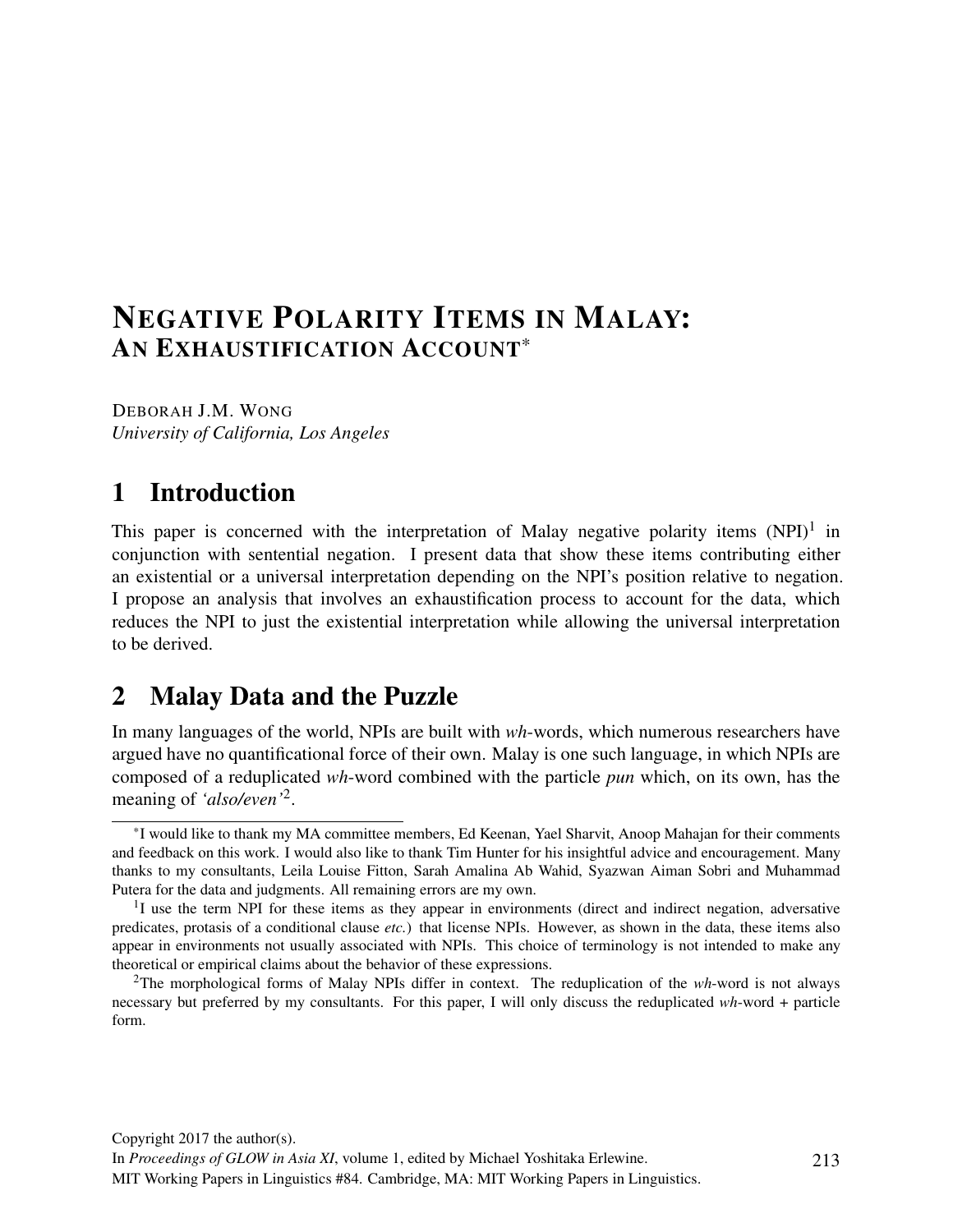#### (1) Morphological Form of Malay NPIs

| anything | apa-apa pun     | what-what pun   |
|----------|-----------------|-----------------|
| anyone   | siapa-siapa pun | who-who pun     |
| anytime  | bila-bila pun   | when-when pun   |
| anywhere | mana-mana pun   | where-where pun |

NPIs have been argued to be interpreted as a narrow scope existential with respect to its licensor (see Ladusaw 1979, Carlson 1980 for English, Lahiri 1998 for Hindi, Cheng 1994 for Chinese). However, recent work by Kim and Sells (2007) for Korean and Shimoyama (2008) for Japanese suggests that some NPIs have to be interpreted as a universal quantifier which outscopes negation. The Malay data that I present in this paper has sentential negation as the licensor to the NPI. From a semantic point of view, it is difficult to distinguish between a universal and an existential interpretation for NPIs when they interact with sentential negation because sentential negation denotes a function that satisfies the De Morgan's equivalence below (see Zwarts 1998 and Gajewski 2007 for more details).

- (2) a. *¬*(*P∨Q*) *⇔ ¬P∧ ¬Q*
	- b. John did not eat an apple or an orange *⇔* John did not eat an apple and John did not eat an orange

The equivalence between a disjunction in the scope of negation and a conjunction that outscopes negation is the same as the equivalence between an existential in the scope of negation and a universal scoping above negation. This is known as an anti-additive function.

$$
(3) \quad \text{a. } \neg \exists x. P(x) \Leftrightarrow \forall x. \neg P(x)
$$

b. It is not the case that someone came *⇔* Everybody did not come

Thus, NPIs can have either existential or universal interpretation, as long as they are in the correct scope configuration with negation. In the subsection below, I establish the scopal facts for Malay before presenting the NPI data.

### 2.1 Scope of Negation and the Interpretation of NPIs

Malay has a predominantly Subject-Verb-Object word order and negation appears between the subject and verb. In (4), when *satu orang* 'one person' is placed in subject position, negation is not able to scope over the subject.

(4) Satu orang tak datang. one person NEG come 'One person didn't come.'

Reading:

- i. It is the case that one person did not come
- ii. \*It is not the case that one person came

When *satu orang* is placed in object position, the only reading that is obtained is the one where negation takes wide scope.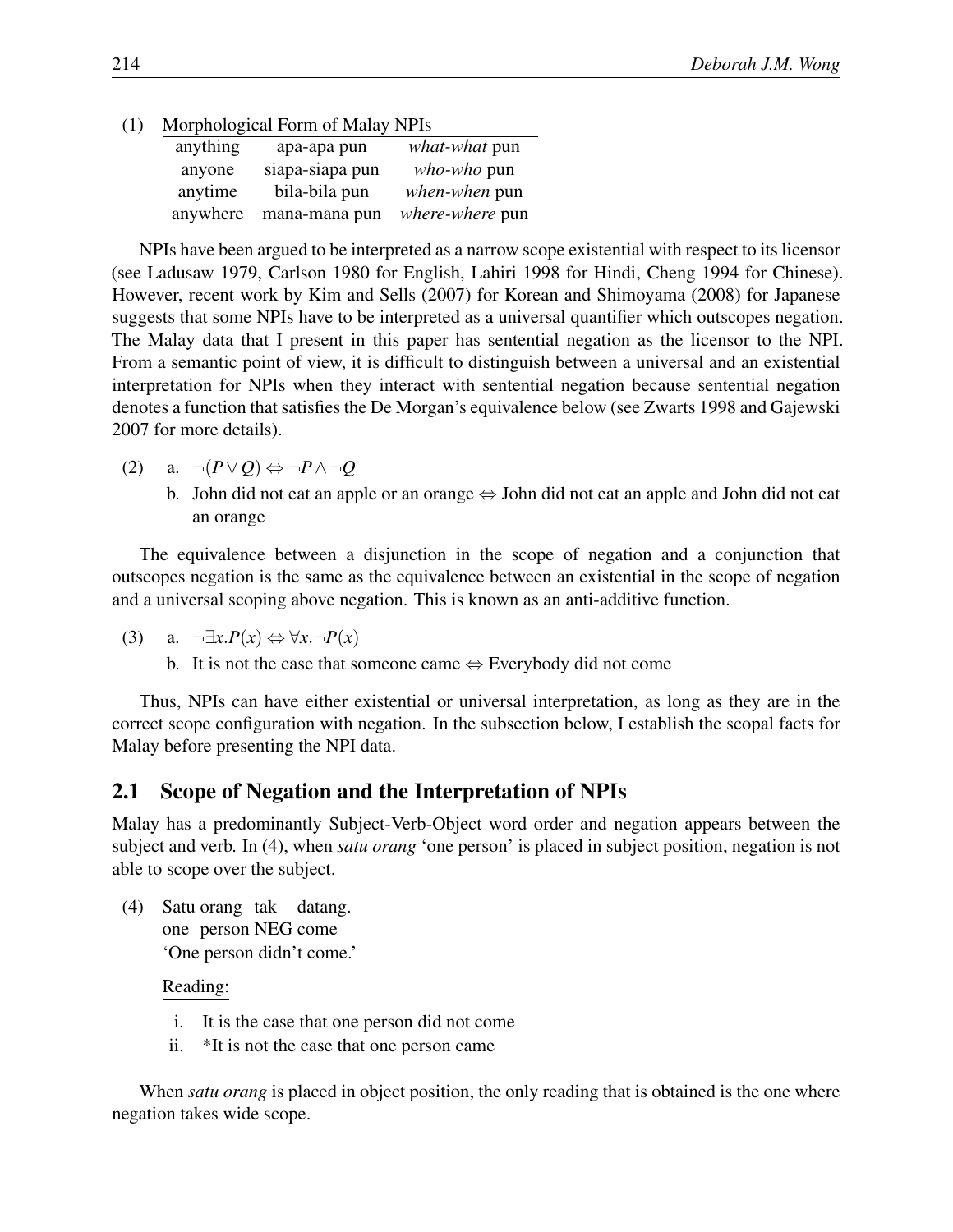(5) Ali tak nampak satu orang di sini. Ali NEG saw one person at here 'Ali did not see one person here.'

Reading:

- i. It is not the case that Ali saw one person here
- ii. \*There is one person such that Ali did not see him

In Malay, the scope of quantification corresponds to the surface position of quantificational elements. Thus, we can establish the interpretation of the NPIs given the position that they appear in a sentence. Malay NPIs can appear in object position, syntactically below negation. As the example in (5) indicates, objects cannot scope over negation, which allows us to conclude that the NPI in (6) is an existential quantifier that is scoping below negation.

(6) Ali tak beli apa-apa Ali NEG buy what-what PRT pun. 'There does not exist an *x*, such that Ali buys *x*.' (Ali did not buy anything.)

Malay NPIs can also appear in subject position, syntactically above negation. Given (4), in which negation is shown to not be able to scope over subjects, we can conclude that the NPI subject in (7) is a universal quantifier that is scoping over the negation.

(7) Siapa-siapa pun tak datang. who-who PRT NEG come 'For all *x*, *x* did not come.' (Nobody came.)

From (6) and (7), a preliminary observation can be made: As objects, these expressions receive an existential interpretation, while as subjects, they receive a universal interpretation. The fact that Malay NPIs have both existential as well as universal interpretations (depending on whether it is a subject or an object) is slightly unusual. The real puzzle, however, arises from a third position where these expressions are allowed to occur.

#### 2.2 The Puzzle

As objects, Malay NPIs can also appear syntactically above negation and the meaning of the example in (8) is synonymous with the meaning in (6).

(8) Ali apa-apa Ali what-what PRT NEG buy pun tak beli. 'Ali did not buy anything.'

I assume that the surface order of (8) is a result of the movement of the NPI into the position between subject and negation<sup>3</sup>. So far, this word order has only been found for NPIs in Malay. Using the scope of negation with the *satu orang* 'one person' test from the previous section results in ungrammaticality as seen in (9).

<sup>&</sup>lt;sup>3</sup>I do not know what type of movement this is nor what position the NPI has moved to. This is an unusual word order pattern for Malay given that it is a strict SVO language and that SOV order is generally not found in the Malayo-Polynesian language family.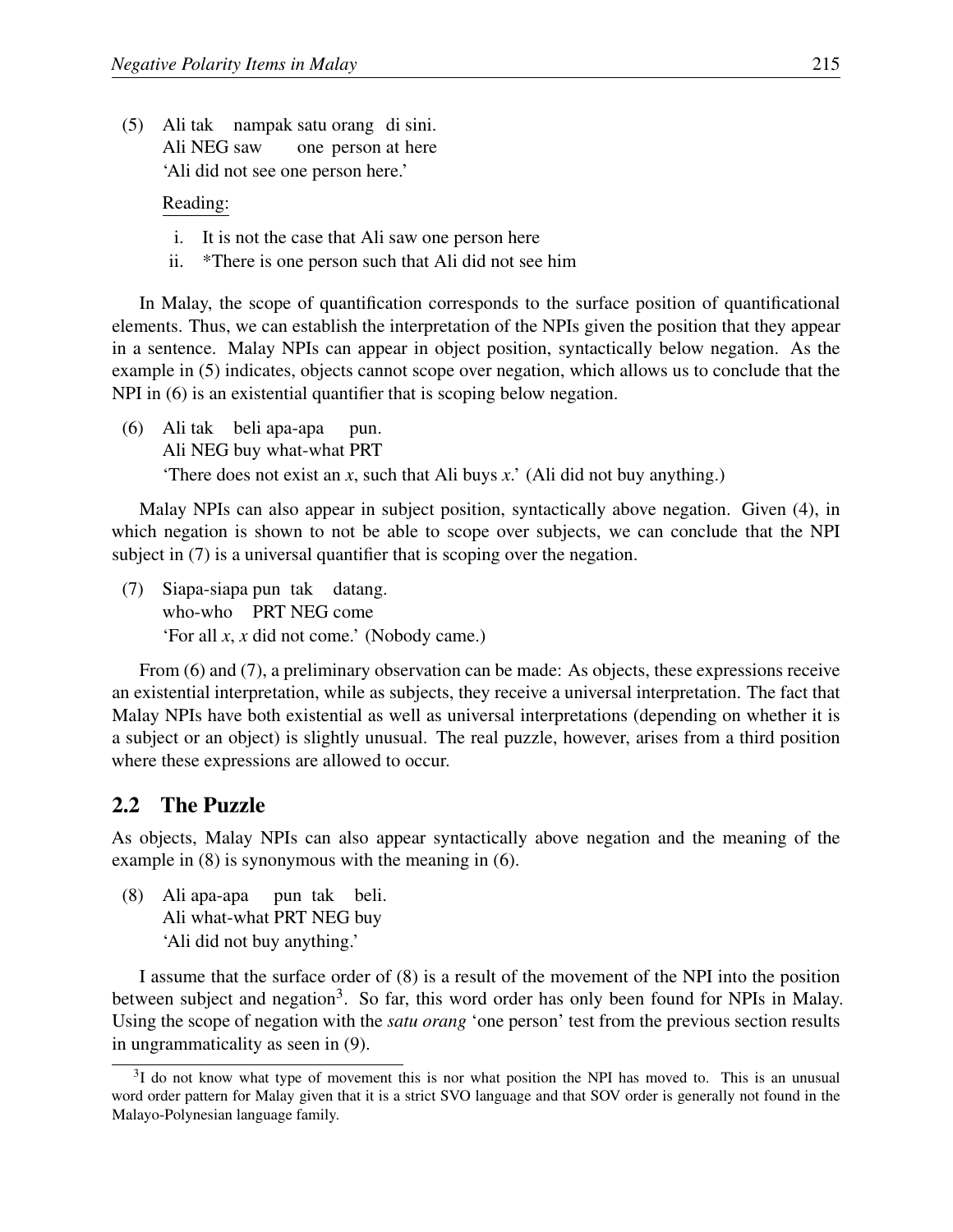(9) \*Ali satu orang tak nampak di sini. Ali one person NEG see at here

Given that (6) and (7) leads one to suspect different interpretations of NPIs in certain positions, one may ask the following question:

(10) Does the movement of the NPI affect the interpretation in (8) since it is an object that originated from a position below negation?

There are two possible solutions to the question in (10):

- (11) a. Solution 1: The NPI in (8) is interpreted as an existential quantifier below negation despite surface order. The sentence in (8) is a result of a semantically vacuous movement.
	- b. Solution 2: The NPI in (8) is interpreted as a universal quantifier, just like the NPI subject in (7). The movement affects the interpretation of the NPI.

In section 3, I show that solution 2 is correct. When the NPI moves to a position above negation, it has a universal interpretation. Since the movement of the NPI is not semantically vacuous and it is the movement that allows the NPI to take higher scope above negation, this leads to the second question:

(12) Given that the NPI starts below negation, how does it get the universal interpretation?

In section 4, I argue that the universal quantification is not inherent to the NPI but derived from existential quantification. The universal interpretation arises due to the existence of an exhaustification operator.

## 3 Diagnosing the Quantifier: Non-anti-additive Contexts

As shown in (9), the 'one person' test does not work for the SOV word order, hence another test is needed to conclusively show that the NPI in (8) is a universal quantifier. I appeal to the use of non-anti-additive contexts. Shimoyama (2008) creates non-anti-additive contexts for Japanese NPI *dare-mo* to show that it takes wide scope above negation hence it has to be interpreted as a universal quantifier to maintain the correct truth conditions. Using this test in a similar fashion to Shimoyama, I show that Malay NPI objects that appear syntactically above negation have a universal interpretation while the ones that appear below negation have an existential interpretation.

A non-anti-additive context is constructed by conjoining an additional quantificational element with sentential negation. The combination of a quantificational element *Q* and sentential negation *¬* creates non-anti-additive functions *Q¬* and *¬Q*. These functions do not validate the equivalence of the anti-additive function as  $Q \neg \exists \neq \forall Q \neg$  and  $\neg Q \exists \neq \forall \neg Q$ . An example of a non-anti-additive expressions of the form  $Q\rightarrow$  is 'rarely' which Ladusaw (1979) argues to be composed of 'usually' + 'not'. To illustrate the working of this test, I discuss Ladusaw's example using 'rarely' to argue that NPI *any* cannot be a wide scoping universal quantifier.

(13) The IRS rarely audits anyone.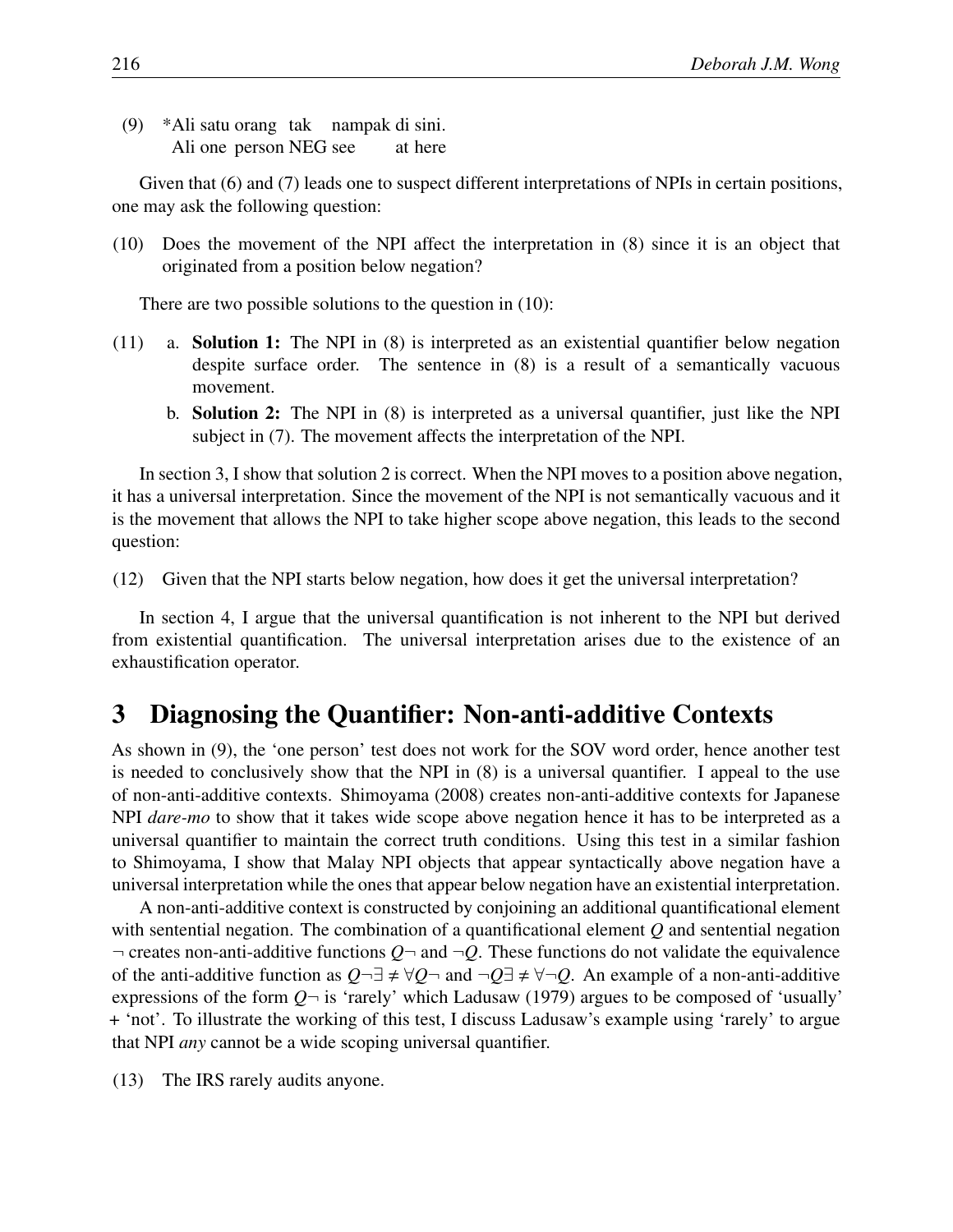#### Interpretation:

- i. USUALLY *¬∃x*[*Person*(*x*)*∧* IRS audits *x*] It is usually not true that there is someone whom the IRS audits. (= The IRS almost always audits no one.)
- ii. *∀x*[[*Person*(*x*)] *→* USUALLY *¬* [IRS audits *x*]] \*Everyone is such that it is usually not the case that the IRS audits him.

In (13), 'USUALLY *¬∃*', where the *any* has an existential interpretation, gives the correct meaning while '*∀* USUALLY *¬*' does not. 'Rarely' needs to embed an existential interpretation because it is atomic and cannot be decomposed. Hence, a representation using universal quantification is predicted to be impossible as that would require *∀* or *anyone* to be interspersed between USUALLY and  $\neg$ . The unavailability of the second meaning in (13) led Ladusaw to conclude that *any* must have an existential interpretation. The following argument presented for Malay is in a similar vein but the results point to different conclusions.

For Malay, I use the quantificational adverb *biasanya* 'usually' to create a non-anti-additive environment. The judgments involved are not the most straightforward due to the three scope bearing elements. To help with judgments, the following scenario is constructed.

(14) Scenario: Ali attends a lot of events. Since there are so many people on the list that he has to greet, the same individual is greeted only occasionally. However, Ali still greets people rather frequently.

In this scenario, only the universal over negation reading of the NPI is true while the existential under negation reading is false. Thus, if the non-anti-additive sentence can be uttered under the scenario then the NPI has a universal intepretation. Given the scenario, consultants are asked whether the sentence in  $(15)$  can be asserted.

(15) Ali siapa-siapa pun biasanya tak sambut. Ali who-who PRT usually NEG greet

Interpretation:

 $\forall x$ [[*Person*(*x*)] → USUALLY ¬ [Ali greets *x*]] Everyone is such that it is usually not the case that Ali greets him.

The sentence in (15) is found to be available under the given scenario which constitutes evidence that the NPI is interpreted as a universal quantifier. The same test is applied to NPI subjects, yielding the same result.

(16) Siapa-siapa pun biasanya tak mengambil bahagian dalam pertandingan nyayian. who-who PRT usually NEG tak part in competition singing 'Nobody usually takes part in singing competitions.'

#### Interpretation:

Everyone is such that it is usually the case that he or she did not participate in singing competitions.

Using non-anti-additive contexts again, this time with the adverb *sering* 'often' which is of the form  $\neg Q$ , NPI objects below negation are shown conclusively to be interpreted as an existential.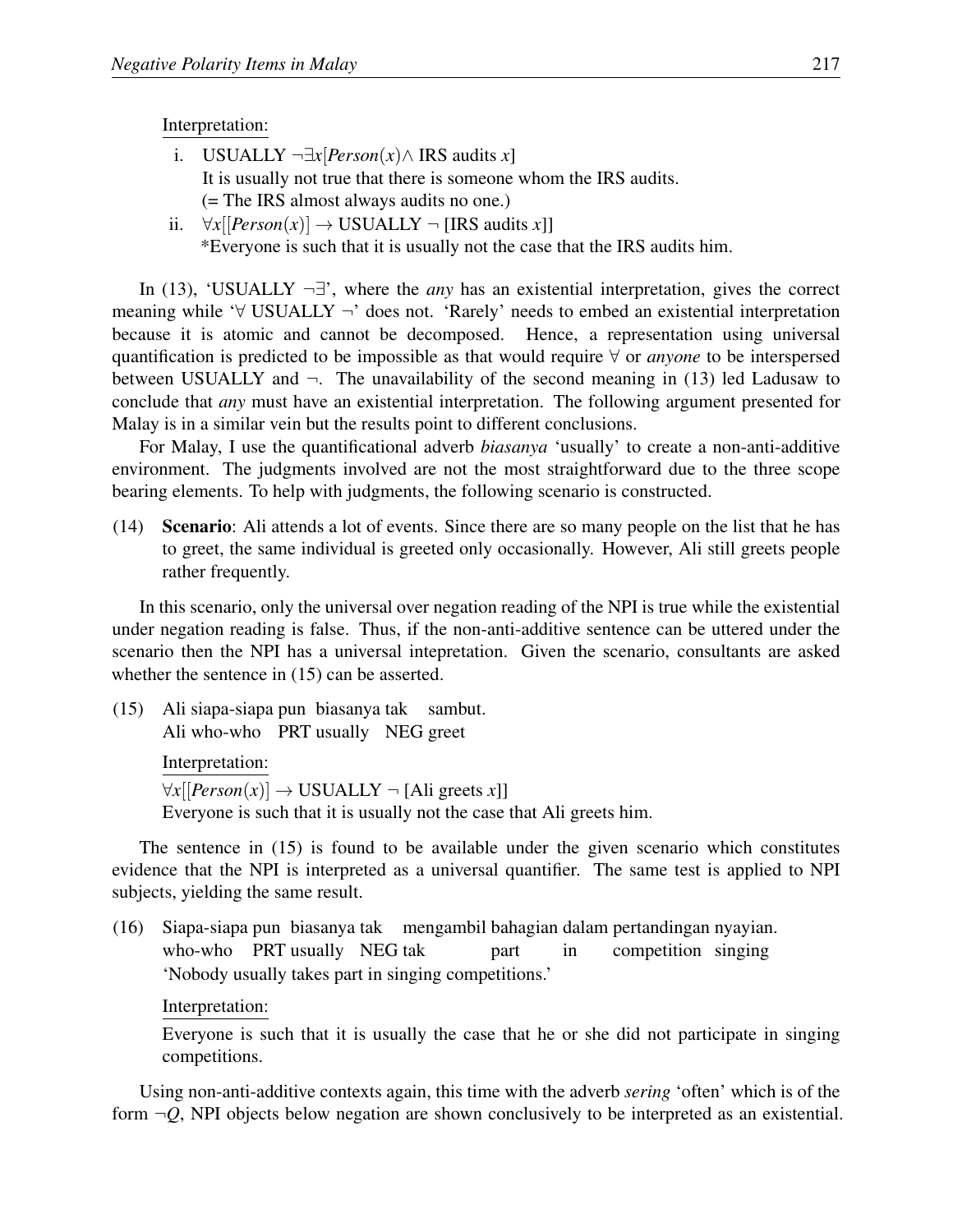The scenario used in this case is the same as the one in (14). The reason why there cannot be a scenario where the existential below negation interpretation is true while universal over negation interpretation is false is because the existential under negation interpretation always entails the wide scope universal interpretation<sup>4</sup>. However, the universal over negation interpretation does not entail the existential under negation interpretation. Thus, if the sentence cannot be uttered under this scenario then the NPIs have to be interpreted as existential. Given the same scenario in (14), consultants are asked whether the sentence in (17) can be asserted.

 $(17)$ Ali NEG often greet tak sering sambut siapa-siapa pun. who-who PRT 'Ali does not often greet anyone.'

Interpretation:

*¬* OFTEN *∃x*[*Person*(*x*)*∧* Ali greets *x*] It is not often true that there is someone whom Ali greets. (= Ali greets no one most of the time.)

The sentence in (17) is found to be unavailable under the given scenario, constituting evidence for an existential interpretation for the Malay NPIs under the scope of negation. The non-antiadditive contexts have conclusively shown that the movement that takes the NPI from the lower object position to the position above negation is not semantically vacuous. If the NPI had stayed below negation, it would not have received the universal interpretation. The next step is to answer the question in (12). In the next section, I propose the mechanisms to derive the interpretation of the NPIs.

## 4 Proposal: An Exhaustification Analysis

Given the mutually exclusive relationship between the universal interpretation and the existential interpretation, there are two possible strategies for analyzing the Malay NPIs. The first approach would be to analyze them in two distinct systems, one for the universal interpretation and the other for the existential interpretation. However, this approach would run into trouble with explaining NPI objects because the same object appears in different environments with different interpretations. The second approach, which I will be taking, assumes one inherent interpretation for the NPIs while deriving the other interpretation. This allows the two interpretations of Malay NPIs to be accounted for in one system.

Theoretically, universal quantification can be put in terms of conjunction, and existential quantification, disjunction (see Keenan and Faltz 1985, Keenan and Stavi 1986 for a fully formal version of standard logic extended to universal and existential quantification). Conjunction and universal quantification are greatest lower bound operators, differing in that conjunction only takes finitely many arguments while universal quantification is monadic second order taking a set of any cardinality as argument. Similarly, disjunction and existential quantification are least upper bound operators and differs the same way as universal quantification and conjunction. Hence, for our purposes, *∀* and *∃* can be replaced by a conjunction or disjunction of propositions involving

<sup>&</sup>lt;sup>4</sup>For example, if it is not often the case that there exist someone such that Ali greets him, then everyone is such that it is not the case that Ali often greets him.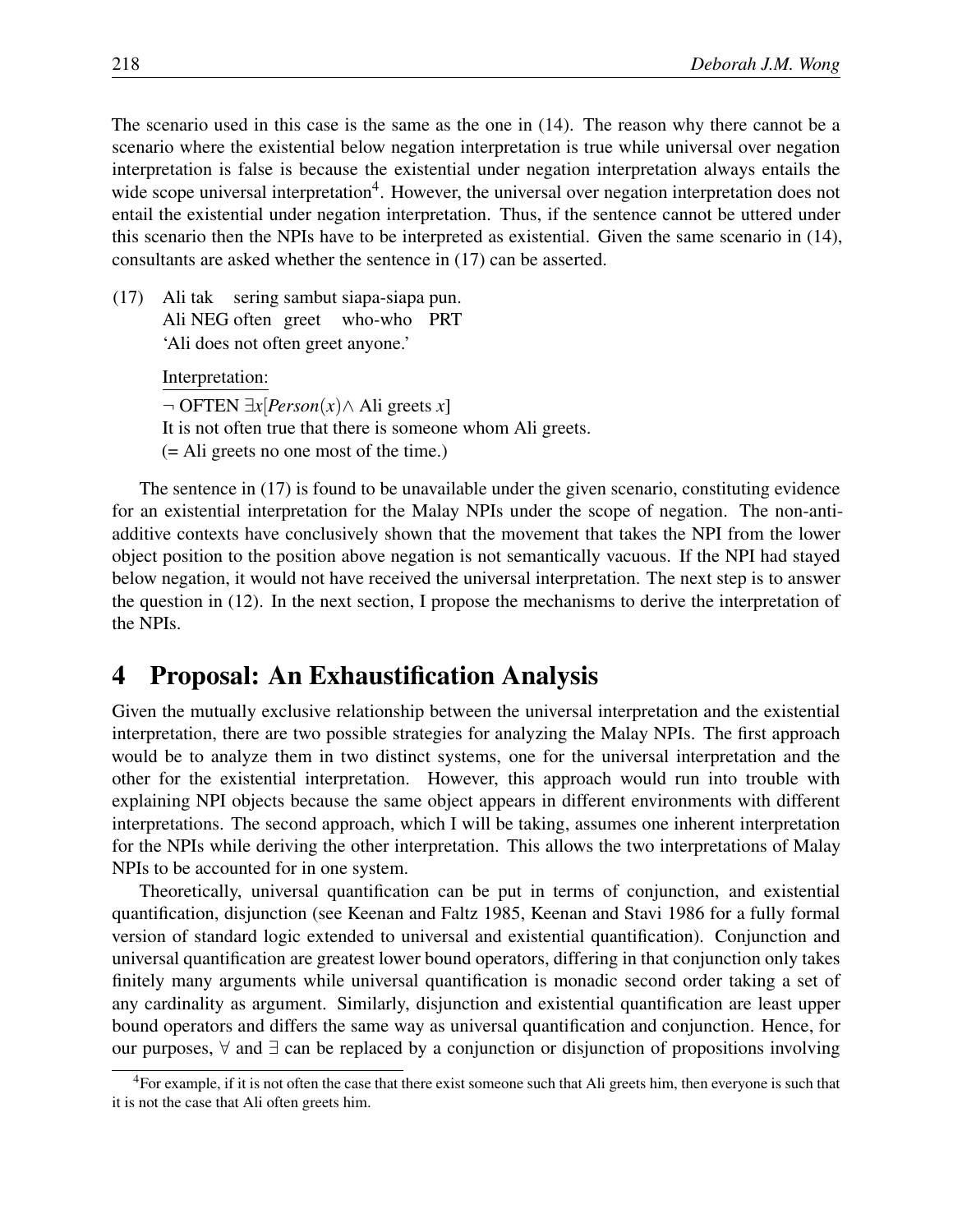constants. In the literature, it has been argued that 'or' can sometimes contribute to a sentence meaning that appears conjunctive. For example, Higginbotham (1991) considers the following example of 'or' being interpreted as a conjunction.

(18) John can play chess or checkers (so he will play whichever you please)

#### Inferences:

- i. John can play chess
- ii. John can play checkers

For cases like (18), Fox (2007) argues that disjunction can be grammatically strengthened to conjunction through an exhaustification process. To account for the two interpretations of Malay NPIs, I propose an analysis where these expressions, which are inherently existential, go through a grammatical strengthening operation to obtain the universal interpretation. The grammatical strengthening operator, *Exh* (Fox, 2007) is used to obtain the desired result. *Exh* is formally defined in the next section. After that, I discuss the semantics of *wh*-word + *pun* and the alternatives it introduces.

### 4.1 Strengthening Mechanism: *Exh*

Exhaustification is an operation for grammatical strengthening which has been proposed in the literature for explaining phenomena such as scalar implicatures, free choice inferences and polarity sensitivity (Chierchia 2006, 2013, Fox 2007). *Exh* is a covert counterpart of *only* which takes two arguments: a proposition (the prejacent) and a set of alternatives (alternatives to the prejacent) and returns the prejacent conjoined with the negation of all alternatives that are non-weaker than the prejacent. In order to avoid contradiction, *Exh* is defined using the notion of Innocent Excludability (IE). IE forces *Exh* to only negate proper subsets of non-weaker alternatives and not all of the alternatives. According to Fox (2007), *Exh* is a syntactic operator which applies to a set of alternatives and can be applied recursively. The formal definition of *Exh* with IE is as follows:

Definition 1 Exhaustivity Operator with Innocent Excludability (IE)

- i. *p* is a proposition and  $ALT(p) = \{q|q$  is an alternative to *p*  $\}$
- ii.  $[Exh] (p) = p \land \forall q (q \in IE(p) \rightarrow \neg q)$  (IE is defined below)

#### Definition 2 Innocent Excludability (IE)

- i. Exclusion *EXCL*(*p*) = {  $A \subseteq ALT(p)$  :  $A \neq \emptyset$  and {  $\neg q : q \in A$  }  $\cup$  {  $p$ } is consistent } ii. Maximum Exclusion
	- *EXCL*<sub>*max*</sub>(*p*) = {  $A \subseteq ALT(p)$  : *A* is a maximal set in *EXCL* (*p*) }
- iii. Innocent Exclusion *IE*( $p$ ) = ∩*EXCL*<sub>*max*</sub>( $p$ )

Informally, *Exh* defines sets of negated strengthened meanings based on the alternatives to the prejacent. These sets then get intersected with the prejacent which in turn yields a stronger meaning of the prejacent. *EXCL* is function that takes the prejacent as argument and returns a set of negatable alternatives which shall be refered to as 'excludable' propositions since they can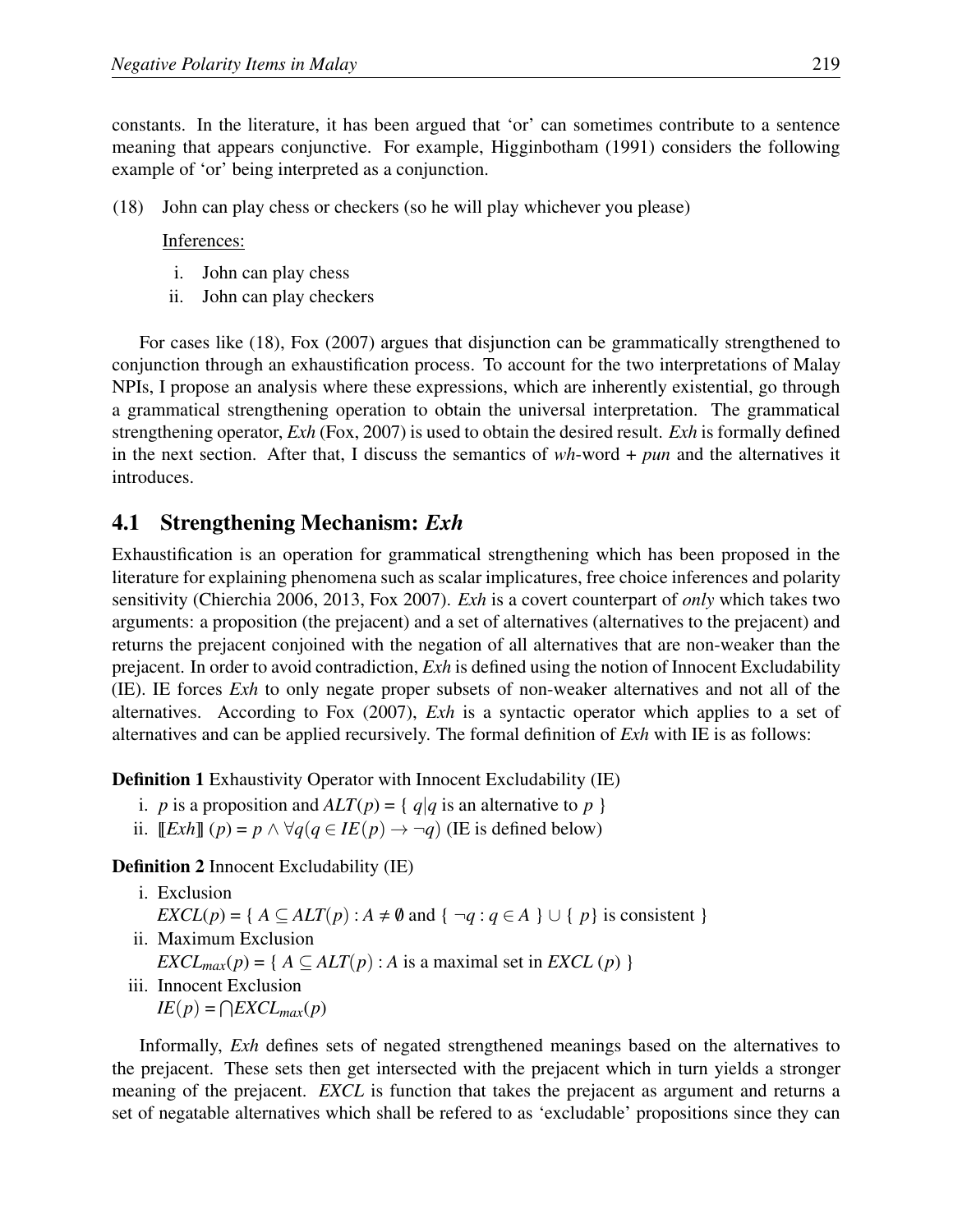be excluded without contradicting the prejacent. *EXCLmax* returns the maximal sets in *EXCL* and IE returns the intersection of all the maximal sets of excludable propositions. Thus, contradiction is avoided as the proposition that occurs in every one of the sets of excludable proposition is innocently excluded.

Using these definitions, I illustrate an application of *Exh* on inclusive disjunction to obtain exclusive disjunction. *Exh* is a syntactic operator and was used in Fox (2007) to derive the exclusivity implicature of the English disjunctive utterance *P or Q* such as in (19).

(19) John talked to Sue or Mary.

Implicature:

- i. John talked to Sue
- ii. John talked to Mary

I am using *p* for 'John talked to Sue' and *q* for 'John talked to Mary'. Following Sauerland's (2004) proposal, the set of alternatives<sup>5</sup> to  $p \lor q$  is as follows:

$$
(20) \quad ALT(p \lor q) = \{p, q, p \lor q, p \land q\}
$$

Applying *Exh* to *ALT*(*p∨q*) gives the following set of sets of excludable propositions.

$$
(21) \quad EXCL(p \lor q) = \{p,q,p \land q,\{p,p \land q\},\{q,p \land q\}\}\
$$

The set of maximal elements of *EXCL* is as follows:

$$
(22) EXCL_{max}(p \lor q) = \{\{p, p \land q\}, \{q, p \land q\}\}\
$$

Once  $EXCL_{max}(p \vee q)$  is calculated, the set of IE propositions can be derived by intersecting all the sets in  $EXCL_{max}(p \vee q)$ :

(23) 
$$
IE(p \lor q) = \bigcap \{ \{p, p \land q\}, \{q, p \land q\} \} = \{p \land q\}
$$

According to Definition 1, the proposition  $(p \land q)$  is innocently excluded, thus is negated and combined with the prejacent. We end up excluding the proposition 'John talked to Sue and John talked to Mary' which leaves us with the strengthened exclusive *'or'* interpretation for (19).

### 4.2 Semantics of *Wh*-word + *Pun*

Since the lexical entries for Malay NPIs are composed of a reduplicated *wh*-word with the particle *pun*, I argue that they should be treated as a unit and as indefinites. In the literature, there are at least three approaches as to how indefinites should be treated. In the first approach, indefinites are represented as variables, as in Heim 1982. The second is the alternative semantics approach developed in Kratzer and Shimoyama 2002. In this approach, *wh*-words such as Japanese *dare* (who), denotes sets of individuals which are expanded via pointwise functional application until it meets some operators (*∃,∀,¬*) that can quantify over the set. In the third approach, indefinites

<sup>5</sup>The alternatives are constructed based on the algorithm in Katzir (2008) and Fox and Katzir (2011).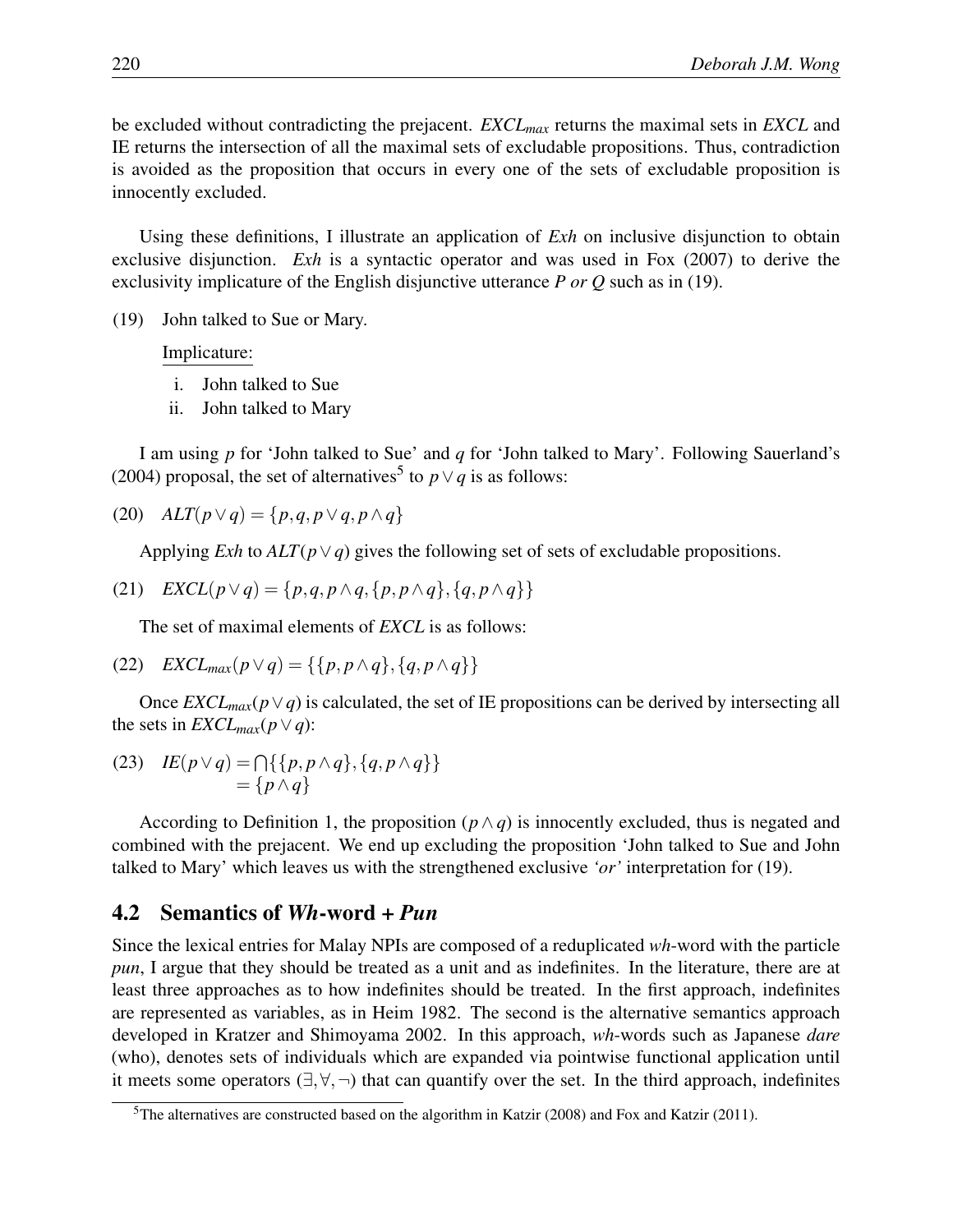are argued to be inherently existentially quantified items. This existential quantificational view of indefinites is proposed in Karttunen 1977 for wh-words and used by Chierchia (2010) in his analysis of the entire polarity system.

Among the three approaches listed, I take the third approach. The main reason for this choice is that *wh*-words can be directly interpreted as existential quantifiers without the need of any extra operators. In the variable and alternative semantics approach, *wh*-words denote a basic meaning, either a variable or a set of alternatives, and can only obtain their quantificational force through some subsequent operator. Thus, I argue that Malay NPIs has the semantics of an existential which is capable of undergoing the exhaustification mechanism to obtain a universal interpretation.

(24)  $\llbracket wh\text{-word} + pun\rrbracket(p) = \exists x(p(x))$ (for any *p* of type  $\langle e, t \rangle$ )

This is similar to Bar-Lev and Margulis' (2013) analysis of Hebrew *kol* which they argue to be inherently an existential quantifier but can be strengthened to a universal quantifier.

### 4.2.1 Alternatives of Malay NPIs

Scalar items such as universal and existential quantification form a scale of entailment relations where universal quantification is the logically stronger member (Horn, 1972). Thus, an alternative of existential quantification includes the universal quantification which is the scalar alternative. Denoting existential quantification in terms of disjunction, where  $\exists x(p(x)) = p(x_1) \vee p(x_2) \vee p(x_3)$  $\ldots \vee p(x_n)^6$ , I adopt the proposal in Sauerland 2004 where the set of alternatives available for an English disjunctive statement like *p or q* includes the individual disjuncts *p*, *q* as well as the scalar alternative *p and q*. Hence, the set of alternatives for existential quantification such as *some* in English would be  $\{p,q,p\lor q,p\land q\}$ .

Following Chierchia's (2013) analysis of polarity items, I argue that *wh*-word + *pun* introduces a set of alternatives. Given that I have assumed that *wh*-word + *pun* has the semantics of an existential, the set of alternatives should be the same as English disjunction. However, a crucial claim that I am making for this proposal is that the scalar alternative  $(p \land q)$  is not included in this set of alternatives for *wh*-word + *pun*. Thus, the set of alternatives for the *wh*-word + *pun* is  $\{p,q,p\vee q\}.$ 

The reason for keeping the scalar alternative out of the set of alternatives is to save it from being negated by the exhaustification operator. The exclusion of the scalar alternative from the set of alternatives of disjunction is not an outlandish claim and has been proposed in the literature for child acquisition (Singh et al., 2016), Hebrew *kol* (Bar-Lev and Margulis, 2013) and disjunction in Warlpiri (Bowler, 2014).

Singh et al. (2016) found that children reject sentences in (27a) if the statement in (27b) is false, which is evidence that children are interpreting the 'or' as a conjunction.

- (25) a. The monkey is holding a flower or a book.
	- b. The monkey is holding a flower and a book.

The same exhaustification process with a limited set of alternatives is used to account for this pattern in child acquisition. Singh et al. (2016) claims that this limited set of alternatives is due

<sup>6</sup> I am only considering two-element models for this paper, *p*(*x*1)*∨ p*(*x*2) = *p∨q*.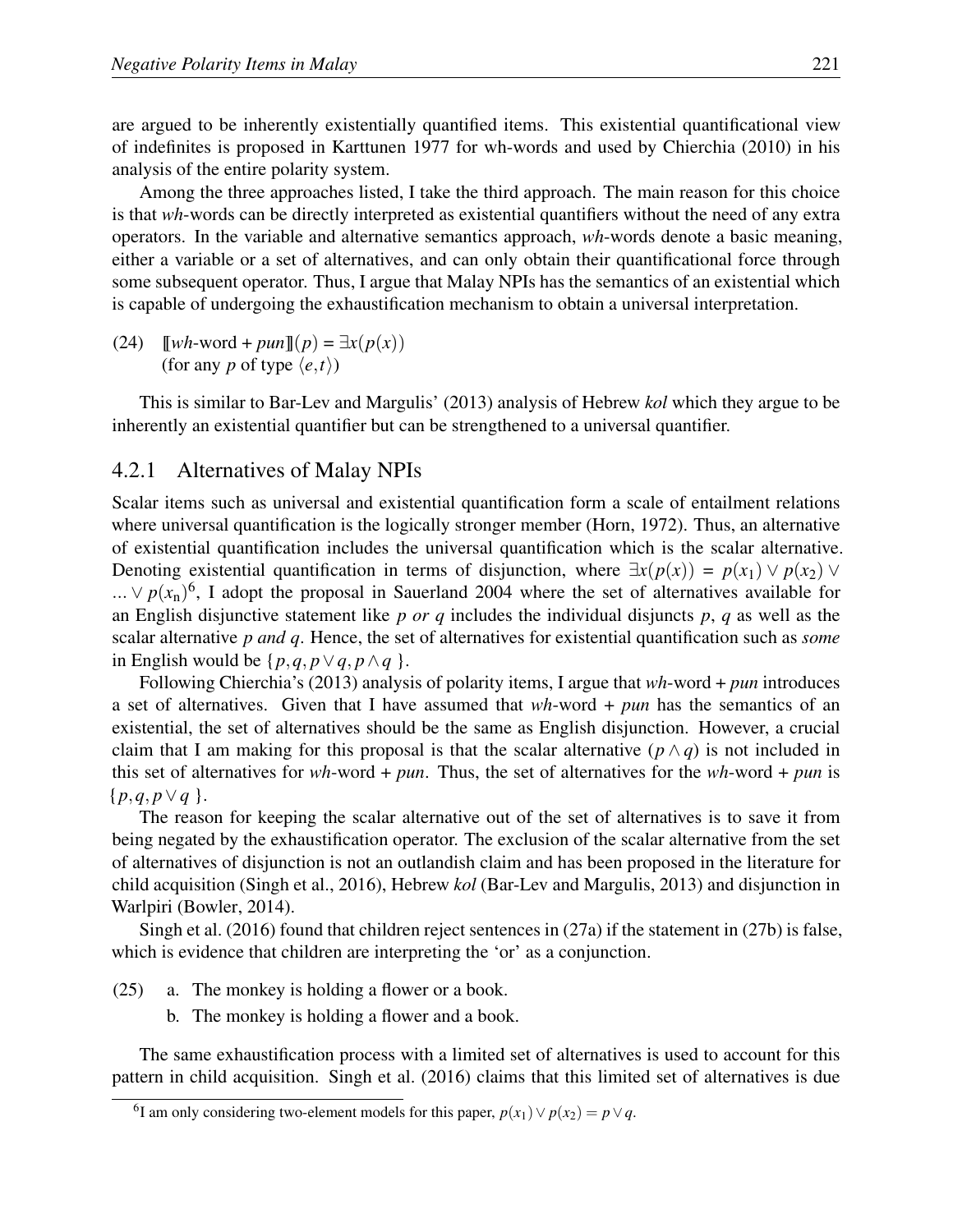to the inability of children to access the lexicon and include the scalar alternative when generating alternatives to  $(p \lor q)$ . I suspect that the lack of the scalar alternative for *wh*-word + *pun* is due to the lexical items available to Malay speakers. Since *wh*-words are inherently indefinites, the scalar alternative is not included in the set of alternatives.

## 4.3 Application of *Exh* on Malay NPIs

According to Fox (2007), *Exh* is optional in the syntax. For the examples in this paper, I assume that *Exh* is always present within the syntax and is located on the left edge of the tree. Thus the tree structure for (26) is in (27):

(26) Ali siapa-siapa pun tak nampak. Ali who-who PRT NEG see 'For every *x*, it is not that case that Ali sees *x*.'



The word order of (26) is derived from movement of *siapa-siapa pun*. I take *siapa-siapa pun* to be merged below negation initially and then undergo some kind of movement above negation. I will be illustrating a simplified derivation with a toy model of two items. The full derivation can be found in the appendix. The derivation for (26) is as follows:

- (28) a. *Exh Exh* Ali who-who PRT  $\neg$  see
	- b.  $D = \{person 1, person 2\}$
	- c.  $p = \text{see}(Ali)(x_1)$  $q = \text{see}(Ali)(x_2)$
	- d. **[[Ali who-who PRT** ¬see]] =  $\exists x$ [¬ *see*(Ali)(*x*)] = ¬see(Ali)(*x*<sub>1</sub>)  $\vee$  ¬ *see*(Ali)(*x*<sub>2</sub>)  $= \neg p \lor \neg q$
	- e. *ALT*( $[AA]$ i wh-wh PRT  $\neg$ see $]$ ) ={ $\neg$ *p*, $\neg$ *q*, $\neg$ *p*  $\vee \neg$ *q*}
	- f.  $Exh([A]$  wh-wh PRT  $\neg$ see $]\Rightarrow \neg p \lor \neg q$
	- g. *ALT*  $(Exh([A\text{Iivwh-wh PRT  $\neg$ see]]) = { $\neg p \land q, \neg q \land p, \neg p \lor \neg q$ }$
	- h. *Exh*(*Exh*(∏Ali wh-wh PRT ¬see∏))=  $\neg p \land \neg q = \neg see(Ali)(x_1) \land \neg see(Ali)(x_2)$  $= \forall x [\neg \; see(Aii)(x)]$

The semantics of (26) is given in (28d) where the existential quantifier scopes over negation. Excluding the scalar alternative gives the set of alternatives of (26) in (28e). Applying *Exh* the first time does not change anything as no alternative is excludable. However, the set of alternatives of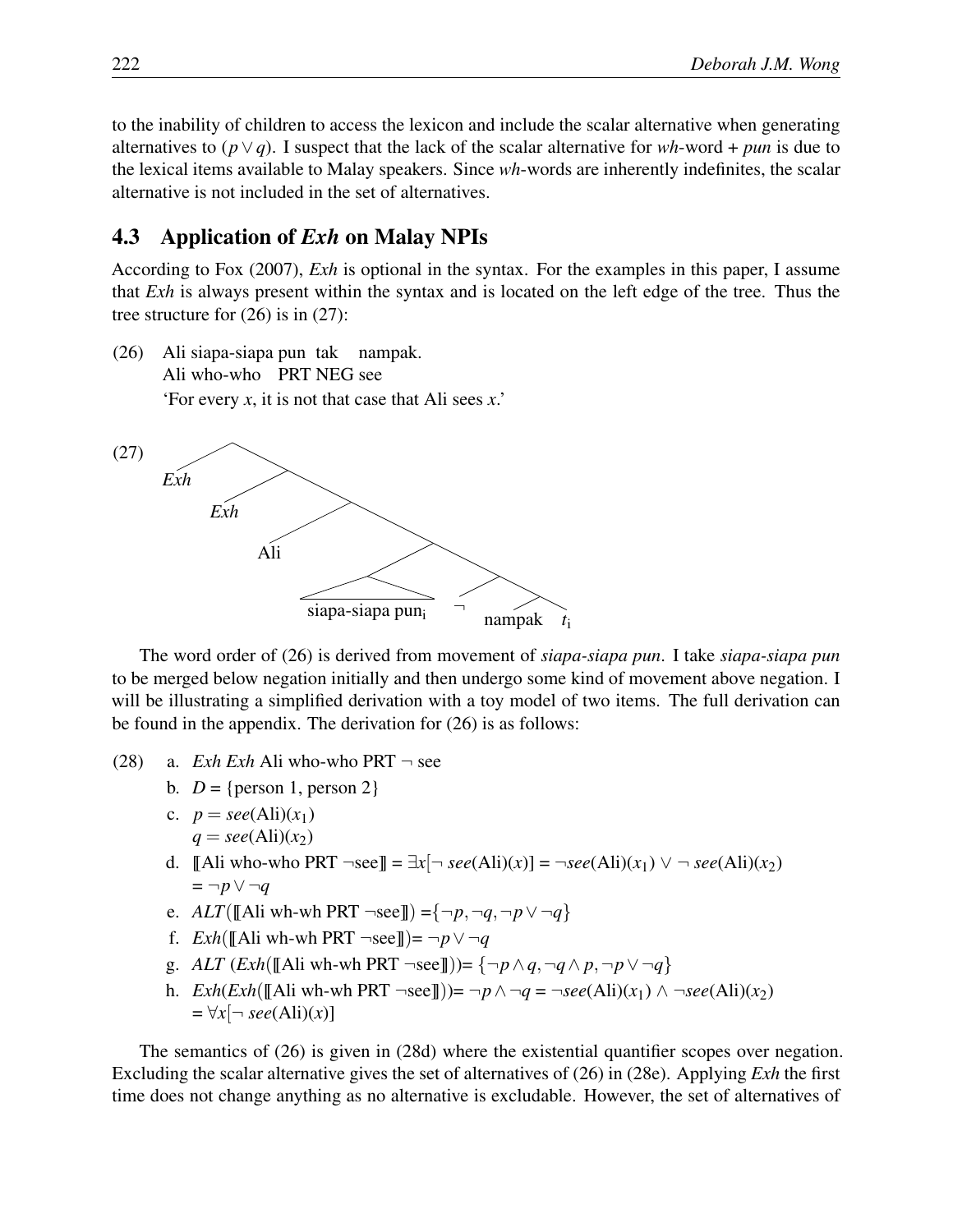the exhaustified proposition is different<sup>7</sup> as seen in (28g). Applying *Exh* the second time to the alternatives in (28g) yields the strengthened meaning  $\neg p \land \neg q$ .

Next, I show the derivation of NPIs that scope below negation as no movement of the NPI has occurred. In this derivation, *wh*-word + *pun* retains its existential interpretation and any number of operation of *Exh* does not change this interpretation. The derivation is shown in (29).

- (29) Ali tak nampak siapa-siapa pun. Ali NEG see who-who PRT 'It is not that case that there is an *x* such that Ali sees *x*.'
- (30) *Exh* Ali *¬* nampak siapa-siapa PRT



- (31) a. *Exh* Ali *¬* see who-who PRT
	- b.  $D = \{person 1, person 2\}$
	- c.  $p = \text{see}(A1i)(x_1)$  $q = \text{see}(Ali)(x_2)$
	- d. **∥Ali**  $\neg$  see who-who PRT ∥ =  $\neg \exists x [see(Ali)(x)] = \neg (see(Ali)(x_1) \lor see(Ali)(x_2))$ = *¬*(*p∨q*)
	- e. *ALT*(<u></u><del></u>√Ali → see *who −who PRT*<sup></sup><sub></sub> $\parallel$ </sub>) = { $\neg p, \neg q, \neg (p \lor q)$ }</del>
	- f. *Exh*(<del>∥Ali  $\neg$  see *who*  $\neg$ *who PRT* ||) =  $\neg$ ( $p \lor q$ ) =  $\neg \exists x$ [*see*(Ali)(*x*)]</del>

Applying *Exh* repeatedly in this case yields the same result because the high scoping negation blocks the strengthening.

(32) a. 
$$
ALT (Exh[[\text{Ali} \neg \text{see } who - who PRT]]) = \{\neg p \land q, \neg q \land p, \neg (p \lor q)\}
$$
 b.  $Exh(Exh[[\text{Ali} \neg \text{see } who - who PRT]]) = \neg (p \lor q) = \neg \exists x [see(\text{Ali})(x)]$ 

### 4.4 Discussion

Though this paper concerns only Malay data, I believe that the analysis can be extended to other languages that share similar features. One of those languages is Malagasy, which is also in the Austronesian family. In Malagasy, NPIs are also built with a reduplicated *wh*-word and reduplicated particle. In this case, the particle used is *na* which also serves as disjunction in the language. Furthermore, NPIs can be found in topicalized position and appear above their licensor which is similar to Malay. The data below is from Paul 2005.

<sup>&</sup>lt;sup>7</sup>See Katzir (2008) for the algorithm to compute exhaustified alternatives.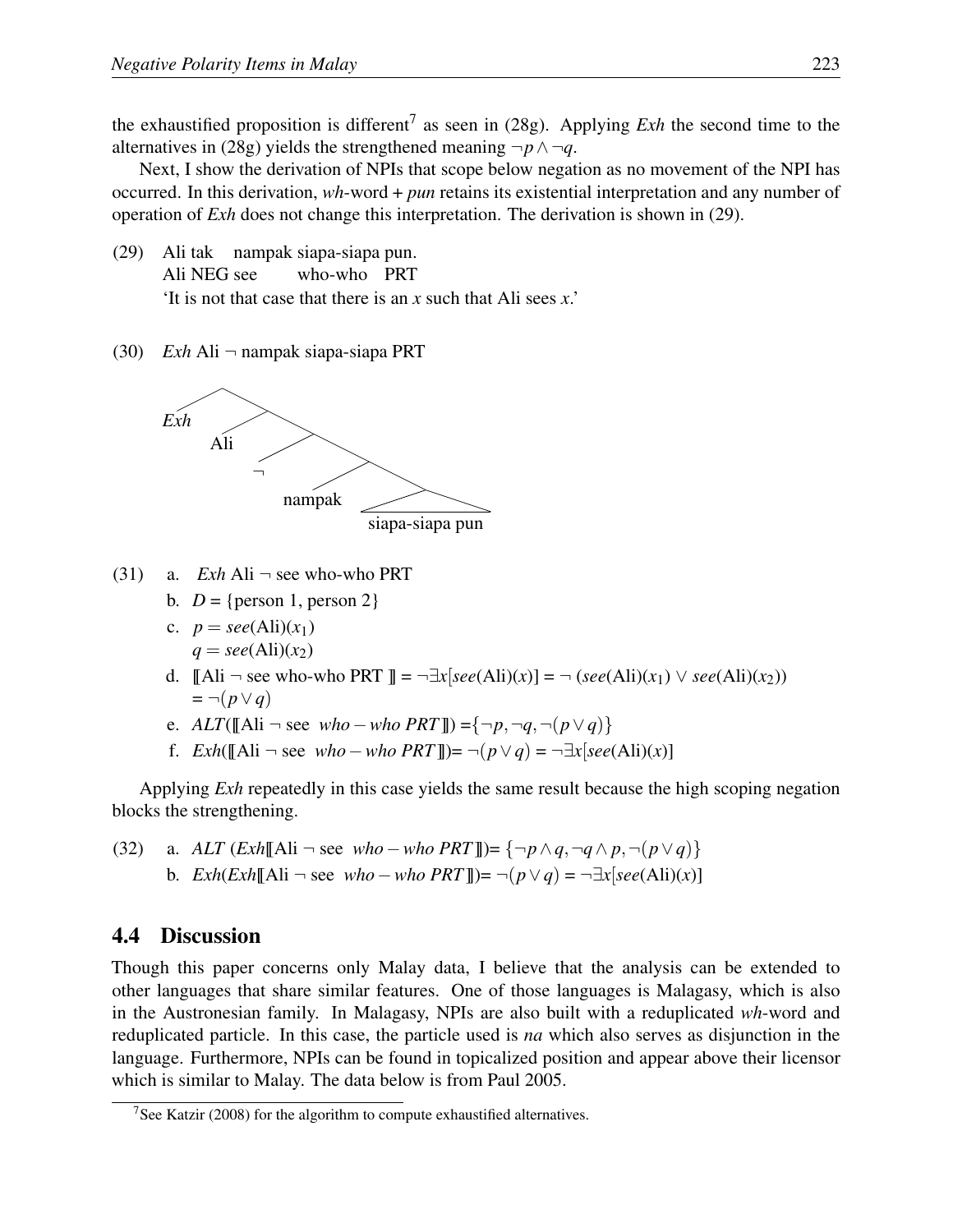(33) Na saka inona na saka inona dia tsy or cat what or cat what TOP NEG hunt mihaza alika. dog 'No cat hunts dogs.'

This opens the question of whether this analysis can be extended to languages such as English which is of a different language family. English *any* functions both as an NPI that has an existential interpretation as well as a free choice item that has a universal interpretation. Thus, extending this strengthening analysis to *any* is not a completely outlandish claim. However, a main premise for this analysis to work is that the scalar alternative (universal quantification) is not included in the set of alternatives. For Malay, this premise is supported by the composition of its lexical items. *Wh*-words have traditionally been regarded as some kind of indefinite and having NPIs composed of *wh*-words supports the idea that they have an inherently existential interpretation that lacks the scalar alternative in the set of alternatives. At this point, there is no reason to speculate that English *any* also lacks the scalar alternative in its set of alternatives. Thus, it would be difficult to motivate this analysis for *any*.

## 5 Conclusion

Malay NPIs are found to have an existential interpretation when they occur below negation and a universal interpretation when they occur above negation. In this paper, I have provided evidence of the two interpretations in their respective position through non-anti-additive contexts. I argue that they are inherently existential and the universal interpretation is derived through a strengthening mechanism.

## References

- Bar-Lev, Moshe, and Daniel Margulis. 2013. Hebrew *kol*: a universal quantifier as an undercover existential. In *Proceedings of Sinn und Bedeutung*, Vol. 18, 60–76.
- Bowler, Margit. 2014. Conjunction and disjunction in a language without 'and'. In *Semantics and Linguistic Theory*, Vol. 24, 137–155.
- Carlson, Greg N. 1980. Polarity *any* is existential. *Linguistic Inquiry* 11:799–804.
- Cheng, Lisa Lai-Shen. 1994. Wh-words as Polarity Items. *Chinese Languages and Linguistics* 2:615–640.
- Chierchia, Gennaro. 2006. Broaden your views: Implicatures of domain widening and the "logicality" of language. *Linguistic inquiry* 37:535–590.
- Chierchia, Gennaro. 2010. Mass nouns, vagueness and semantic variation. *Synthese* 174:99–149.
- Chierchia, Gennaro. 2013. *Logic in grammar: Polarity, free choice, and intervention*, Vol. 2. Oxford University Press.
- Fox, Danny. 2007. Free choice and the theory of scalar implicatures. In *Presupposition and implicature in compositional semantics*, 71–120. Springer.
- Fox, Danny, and Roni Katzir. 2011. On the characterization of alternatives. *Natural Language Semantics* 19:87–107.
- Gajewski, Jon Robert. 2007. Neg-raising and polarity. *Linguistics and Philosophy* 30:289–328.
- Heim, Irene. 1982. The semantics of definite and indefinite NPs. Doctoral Dissertation, University of Massachusetts at Amherst.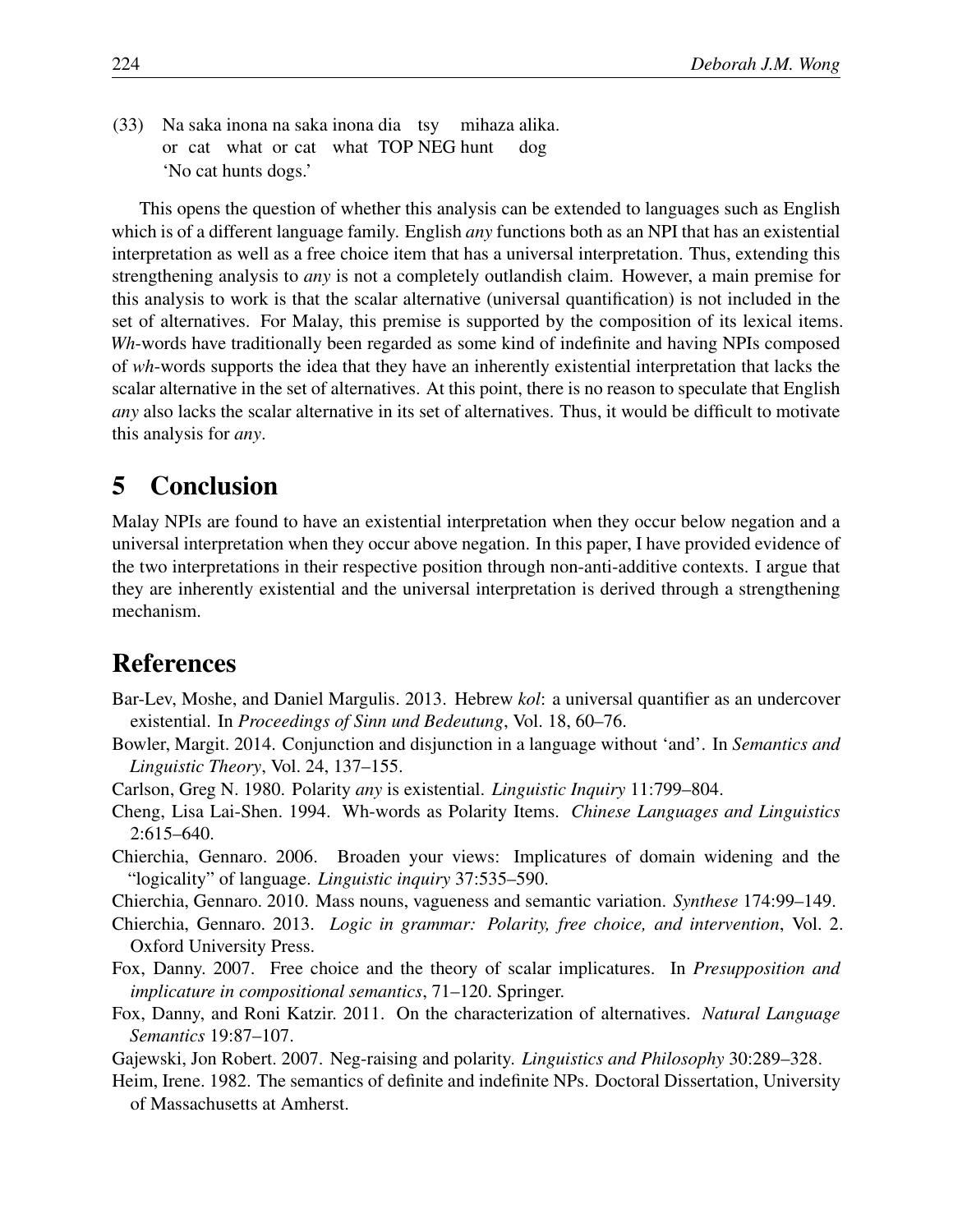Higginbotham, James. 1991. Either/or. In *Proceedings of NELS*, Vol. 21, 143–155.

- Horn, Laurence. 1972. On the Semantic Properties of Logical Operators in English. Doctoral Dissertation, University of California at Los Angeles.
- Karttunen, Lauri. 1977. Syntax and semantics of questions. *Linguistics and Philosophy* 1:3–44.

Katzir, Roni. 2008. Structural competition in grammar. Doctoral Dissertation, MIT.

- Keenan, Edward L, and Leonard M Faltz. 1985. *Boolean semantics for natural language*, Vol. 23. Rerldel, Dordrecht, Holland.
- Keenan, Edward L, and Jonathan Stavi. 1986. A semantic characterization of natural language determiners. *Linguistics and Philosophy* 9:253–326.
- Kim, Shin-Sook, and Peter Sells. 2007. Generalizing the immediate scope constraint on NPI licensing. In *Proceedings of the Workshop on Negation and Polarity, Collaborative Research Center*, Vol. 441, 85–91.
- Kratzer, Angelika, and Junko Shimoyama. 2002. Indeterminate pronouns: The view from Japanese. In *3rd Tokyo conference on psycholinguistics*.
- Ladusaw, William. 1979. Negative polarity items as inherent scope relations. Doctoral Dissertation, University of Texas at Austin.
- Lahiri, Utpal. 1998. Focus and negative polarity in Hindi. *Natural Language Semantics* 6:57–123.
- Paul, Ileana. 2005. Disjunction in Free Choice and Polarity in Malagasy. In *Proceedings of the 2005 annual conference of the Canadian Linguistic Association*.
- Sauerland, Uli. 2004. Scalar implicatures in complex sentences. *Linguistics and Philosophy* 27:367–391.
- Shimoyama, Junko. 2008. Indeterminate NPIs and scope. In *Semantics and Linguistic Theory*, Vol. 18, 711–728.
- Singh, Raj, Ken Wexler, Andrea Astle, Deepthi Kamawar, and Danny Fox. 2016. Children's interpretation of disjunction and the theory of scalar implicatures. *Natural Language Semantics* 24:305–352.

Zwarts, Frans. 1998. Three types of polarity. In *Plurality and quantification*, 177–238. Springer.

## Appendix: Full Derivation of (26)

First we apply *ALT* to the proposition  $(p \lor q)$ .

(34) Applying *ALT* to  $(p \lor q)$ : *ALT*(*p∨q*) = *{p,q, p∨q}*

Then we apply *Exh* to the alternatives of  $(p \lor q)$ :

(35) 
$$
EXCL(p \lor q) = \{\{p\}, \{q\}\}\
$$

$$
EXCL_{max}(p \lor q) = \{\{p\}, \{q\}\}\
$$

$$
IE(p \vee q) = \bigcap \{ \{p\}, \{q\} \}
$$
  
=  $\emptyset$ 

$$
Exh(p \vee q) = (p \vee q)
$$